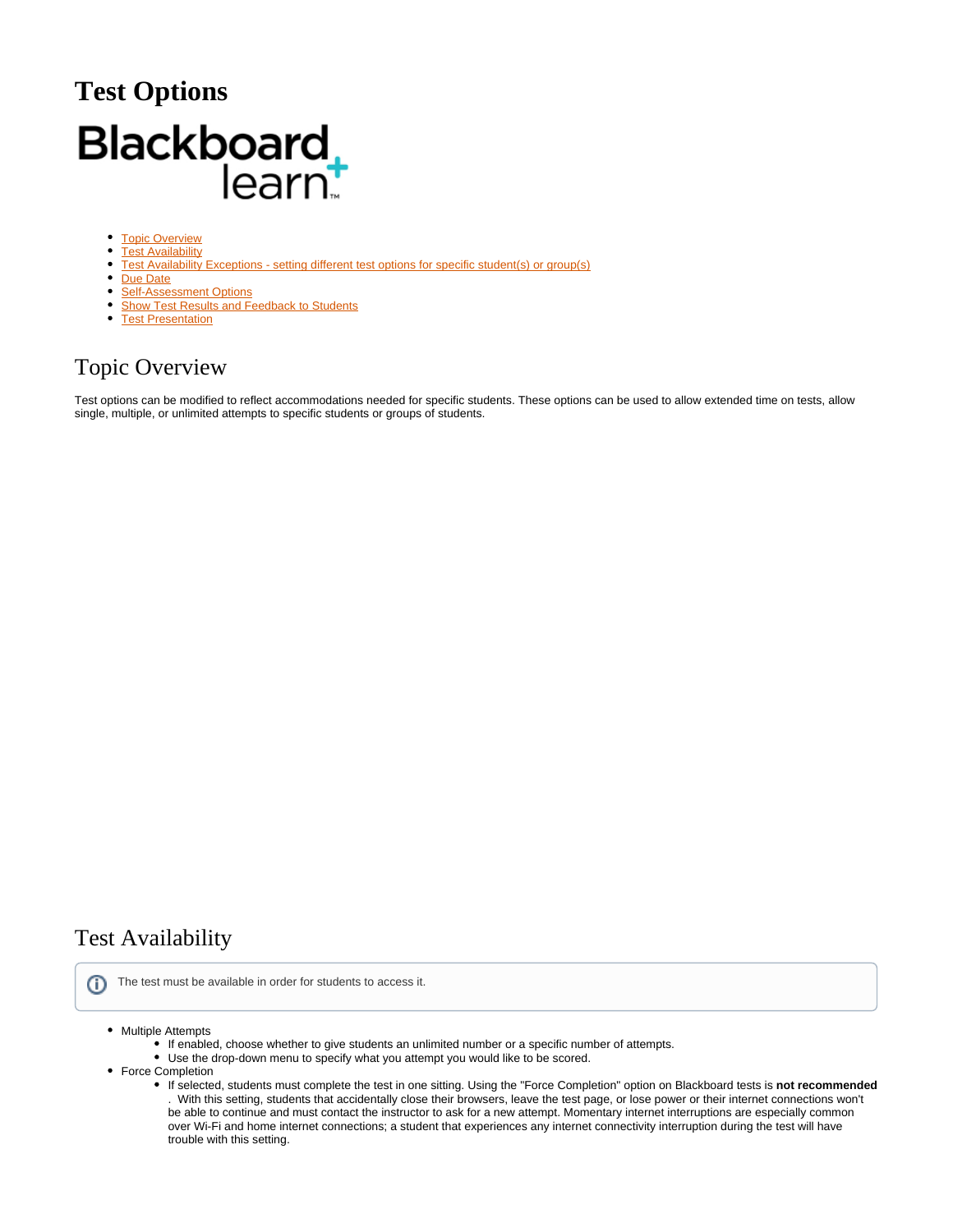• Set Timer If selected, choose the amount of time you would like to give students to complete the test.

# <span id="page-1-0"></span>Test Availability Exceptions - setting different test options for specific student(s) or  $group(s)$

- 1. In Test Settings under the **Test Availability Options**, click on **Add User or Group**, select the appropriate student or group, and click Submit.
- 2. Under the **Attempts** column, click the drop-down menu to choose between **Single Attempt**, **Multiple Attempts**, or **Unlimited Attempts**. If Multiple Attempts is selected, enter the **number of attempts**.

|                                                                                                                                                                                                                                                                                                                                                                                                                       | <b>TEST AVAILABILITY EXCEPTIONS</b>                                                                        |              |              |                         |  |  |  |  |
|-----------------------------------------------------------------------------------------------------------------------------------------------------------------------------------------------------------------------------------------------------------------------------------------------------------------------------------------------------------------------------------------------------------------------|------------------------------------------------------------------------------------------------------------|--------------|--------------|-------------------------|--|--|--|--|
| Click Add User or Group to search for course users and groups to add to the exception list. Timer and force completion<br>must be enabled in the previous test availability step to enable those settings for exceptions. If you choose to use groups, you<br>must make the group unavailable if you do not want students to see group members. Click Remove all Exceptions to<br>delete all exceptions for the test. |                                                                                                            |              |              |                         |  |  |  |  |
| Add User or Group                                                                                                                                                                                                                                                                                                                                                                                                     | <b>Remove All Exceptions</b>                                                                               |              |              |                         |  |  |  |  |
| Name                                                                                                                                                                                                                                                                                                                                                                                                                  | <b>Attempts</b>                                                                                            | <b>Timer</b> | Availability | Options                 |  |  |  |  |
| Joe2 Student                                                                                                                                                                                                                                                                                                                                                                                                          | <b>Multiple Attempts</b><br><b>Single Attempt</b><br><b>Multiple Attempts</b><br><b>Unlimited Attempts</b> |              | 匰            | <b>Force Completion</b> |  |  |  |  |

Under the **Availability** column, **select the dates** you would like the test to be available for the specific student or group.

| Name                    | Attempts                                                                                                                                                 | <b>Timer</b> | Availability   | Options                      |   |
|-------------------------|----------------------------------------------------------------------------------------------------------------------------------------------------------|--------------|----------------|------------------------------|---|
| Joe2 Student            | <b>Multiple Attempts</b><br>÷.                                                                                                                           |              | 圃              | <b>Force Completion</b><br>o | × |
| <b>JE DATE</b>          | After:<br>Enter dates as mm/dd/yyyy. Time may be entered in any increment.<br>Until:<br>Enter dates as mm/dd/yyyy. Time may be entered in any increment. | 圃<br>匾       | ☺<br>☺         |                              |   |
| Set the date the assess |                                                                                                                                                          |              |                | due date has passed.         |   |
| Submissions are accer   |                                                                                                                                                          | Clear        | Cancel<br>Save |                              |   |

In Test Settings under the **Test Availability Options**, click on **Add User or Group**, select the appropriate student or group, and click Submit.

Under the **Timer** column, **check the box** and **enter the amount of time (in minutes)** that you would like to allow for this student or group.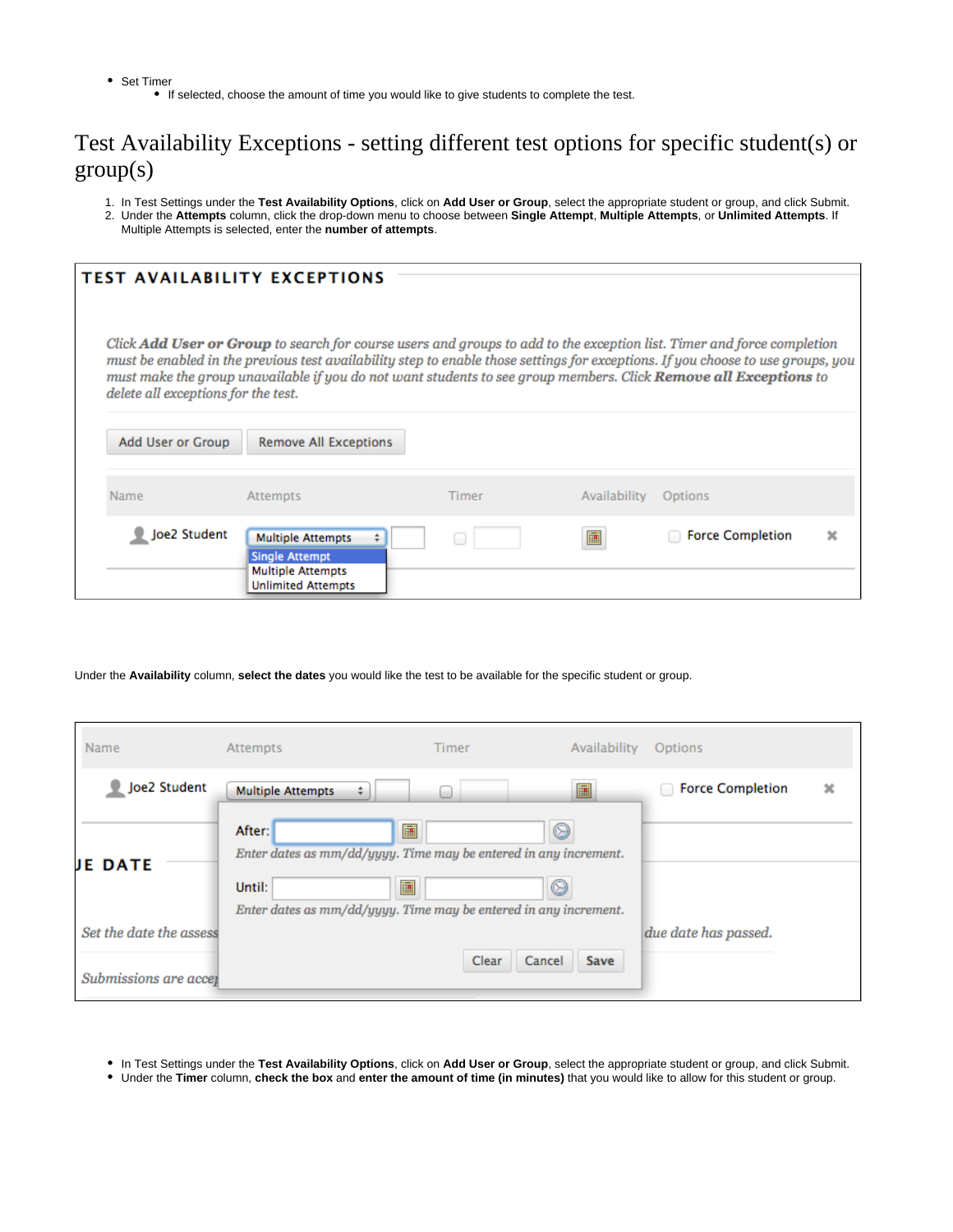| Name         | Attempts                   | Timer                          | Availability | Options                 |   |
|--------------|----------------------------|--------------------------------|--------------|-------------------------|---|
| Joe2 Student | <b>Single Attempt</b><br>÷ | 120<br>Ø<br><b>Auto Submit</b> | 匾            | <b>Force Completion</b> | × |

#### <span id="page-2-0"></span>Due Date

Instructors can choose to set a due date for the test.

If a due date is selected, instructors can choose whether or not to allow submissions after the due date.

#### Do not allow students to start the Test if the due date has passed.

Students will be unable to start the Test if this option is selected.

Careful - the Due Date setting will override any Test Availability Exception availability dates. Make sure this date is after any other availability ⊕ date

#### <span id="page-2-1"></span>Self-Assessment Options

- Instructors can choose whether or not to include test results in the Grade Center. This is useful if the test grade does not count toward a student's grade.
- $\bullet$ They may also choose to entirely hide the results from showing in Grade Center.

# <span id="page-2-2"></span>Show Test Results and Feedback to Students

Instructors can specify what type of feedback they would like to show students after an exam has been taken.

- Instructors can choose:
	- **When** feedback is shown:
		- After Submission
		- One Time View
		- On a Specific Date
		- After Due Date
		- After Availability End Date
		- After Attempts are Graded
	- **What feedback is shown:**
		- Score per Question
		- Answers:
			- All Answers shows all possible answers to students.
			- Correct Answers shows the correct answer for each question but does not indicate the answers that the student chose.
			- Submitted answers shows the answers that the student chose while completing the test, but does not indicate which questions they got wrong.
		- Feedback shows the feedback for each question. The feedback is added to each question when in the Edit Test setting.
		- Show Incorrect Questions shows students questions that were marked as incorrect.

# <span id="page-2-3"></span>Test Presentation

Instructors can choose to present the test: